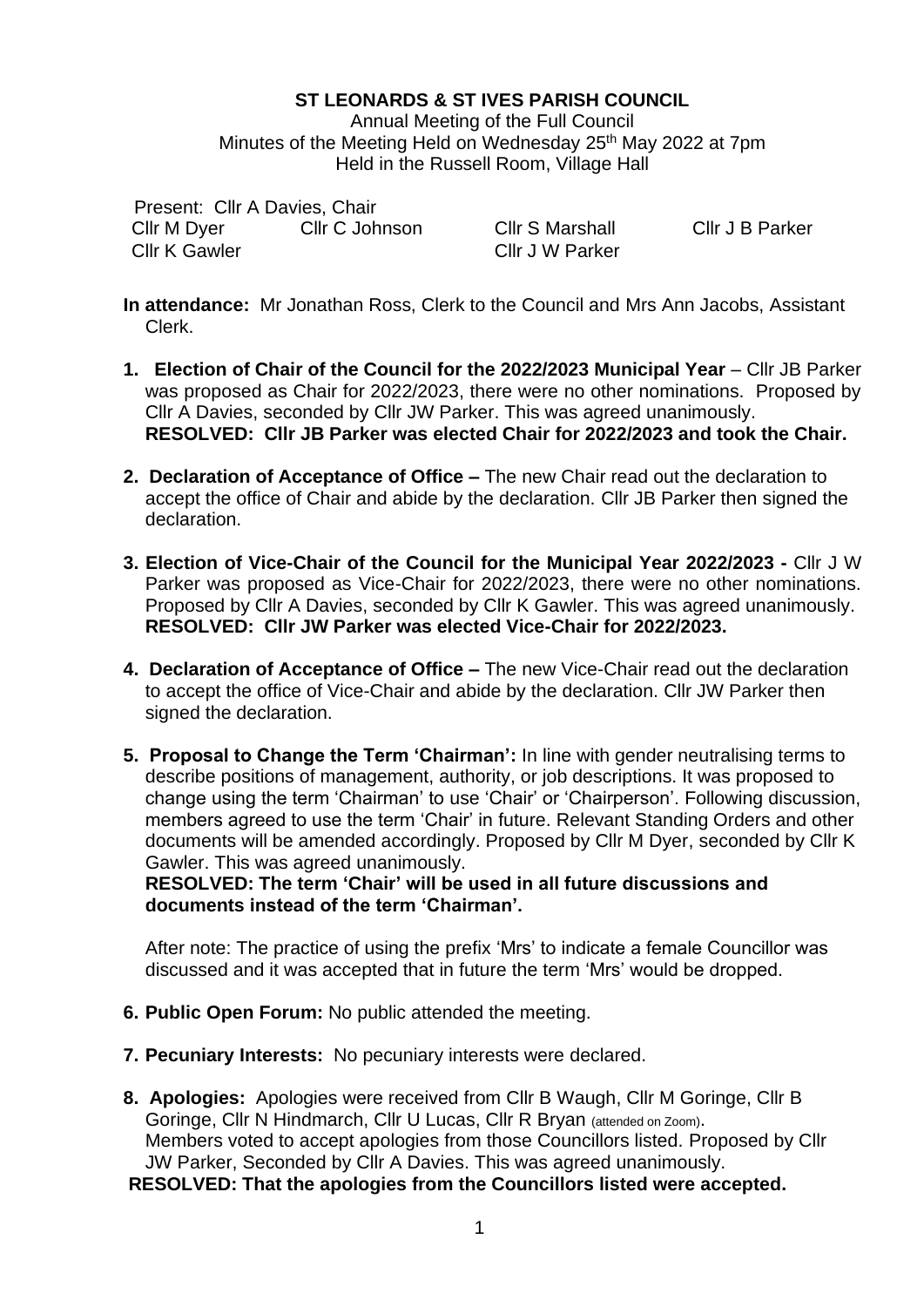**9. Minutes of the Parish Council Meeting held on 6 th April 2022 -** The Minutes were agreed as a true and accurate record. Proposed by Cllr A Davies, seconded by Cllr JW Parker. This was agreed unanimously.

**RESOLVED: The Minutes of the Parish Council Meeting held on 6 th April 2022 were adopted.** 

- **10. Minutes of the Village Hall Management Committee for February, March and April 2022:** These Minutes were noted.
- **11 Matters Arising:** None.
- **12. Appointment of Committees and Parish Council Representatives to Outside Organisations/Specific Posts (see description of roles – green folder) for 2022/2023.**

a) Cllr C Johnson agreed to join the Planning Committee. Members of the Planning Committee were confirmed as Cllr A Davies; Cllr K Gawler; Cllr N Hindmarch; Cllr S Marshall; Cllr J B Parker; Cllr J W Parker, Cllr R Bryan, Cllr C Johnson, and Cllr B Waugh.

b) Members reviewed all other appointments and Parish Council representatives. There were no changes.

### **13. Correspondence:** None.

- **14. Members Green Handbook -** Annual Review of Council Governance Documents and Policies in accordance with Standing Order 5. (j) – Members reviewed the documents as per their Green handbook.
- 14.1 The documents listed in the Annual Review of the Governance Documents and Policies of the Council May 2022, which can be found at Appendix A to the minutes, were reviewed with no changes recommended. Proposed by Cllr A Davies, seconded by Cllr K Gawler. This was agreed unanimously: -

**RESOLVED: To accept the list of documents requiring no change.**

- 14.2 Documents reviewed and changes agreed to the following documents,
	- a) Risk Assessment and Risk Management Policy.
	- b) Assets Register (Blue section)
	- c) Calendar of Meeting Dates
	- d) Standing Orders

Copies of the amended documents appear as Appendix B with these Minutes in the Minute Book. Members were reminded to replace pages 17-21 of their copy of Standing Orders with the pages supplied.

Proposed by Cllr A Davies, seconded by Cllr K Gawler. This was agreed unanimously: - **RESOLVED: To accept the documents, as listed, that require changes.**

It was requested that the Risk Assessment and Risk Management Policy be assessed on a quarterly basis. This is to ensure all risks are monitored and managed more regularly than annually The Clerk will action this and report back to Council quarterly.

- **15. Asset Inspections:** The following assets were inspected and reports produced:
	- 1. **Parish sites –**The report on the assessment of Parish sites was noted. Some minor works have been identified and recommended. A copy of the report appears as Appendix C with these Minutes in the Minute Book.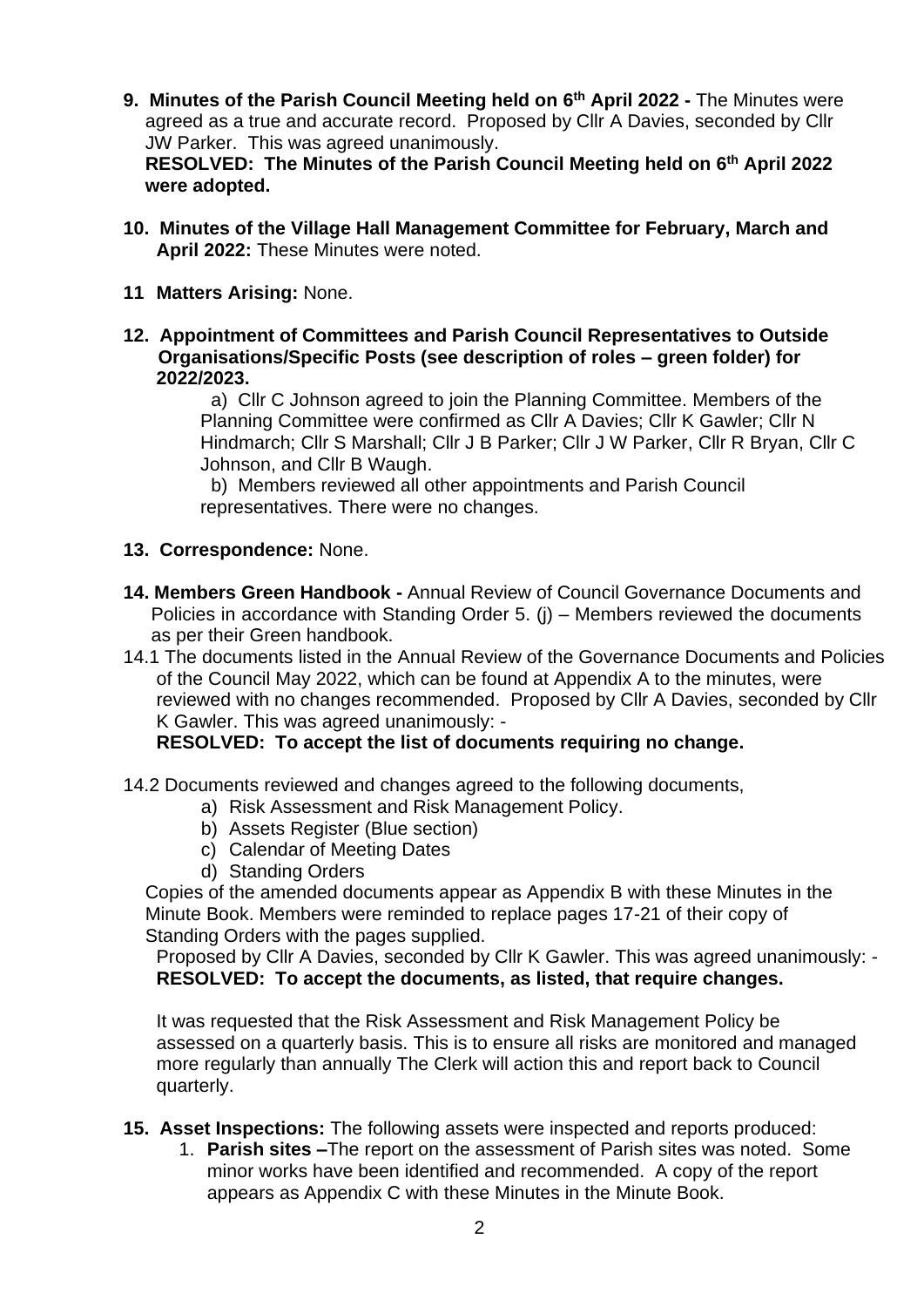2. **Bus Shelters** – The report on the bus shelters was noted. Their general condition is assessed as good but there are some significant remedial works required to bring several bus shelters up to a satisfactory standard. It is considered that most of these works will be undertaken by the Lengthsman. A copy of the report appears as Appendix D with these Minutes in the Minute Book.

Members noted the reports and agreed to the recommended remedial works being carried out. Proposed by Cllr JW Parker, seconded by Cllr K Gawler. This was agreed unanimously.

### **RESOLVED: The remedial works as recommended in both reports are to be carried out.**

- **16. Queens Platinum Jubilee**: Members noted that the Parish Council have purchased 125 drinks bottles printed with the Parish Council logo and Queens Platinum Jubilee logo. These will be given out to the children of the parish at the Jubilee celebration event on 3<sup>rd</sup> June 2022. The bottles have been funded from the Chairman's allowance at a cost of £260.
- **17. Amenities:** The Clerk updated members on recent amenity projects.
	- a) Dog bin replacement project: Works to replace 10 small dog bins with medium sized wheelie bins has been completed.
	- b) Work is to start in June on removing the gravel under the zip wire in the playpark and resurfacing that area. This work is necessary to prevent children removing gravel from the zip wire area and spreading it over the new playpark rubber surfacing.
	- c) Work to replace the two lighting columns in the playpark has been completed. The new columns have LED lighting.
- **18. Neighbourhood Plan Briefing:** The Chair briefed members on a recent training course he had attended in relation to Neighbourhood Plans. He informed members that he will be attending a Dorset Council facilitated event in Dorchester this Friday. The event will see Cllr Walsh, DC Planning portfolio holder and senior planning officers, brief an audience of members on DC's planning processes and policies. The Parish Council discussed the pros and cons of producing a new Neighbourhood Plan. Cllr Bryan stated that the Dorset Local Plan is delayed as there are ongoing discussions with central government about a new approach. Given this and the meeting with Dorset Council planning scheduled for Friday 27th May (which the Chair will attend), it was decided to defer any decision for the time being. The Chair will report back to this committee with a summary of the event at the next meeting on  $29<sup>th</sup>$  June 2022.
- **19. Climate Change:** Members were informed that Dorset Council is currently formatting proposals that will be sent to Parish and Town Councils on how they can work out their carbon footprints. Dorset Council will then offer guidance and assistance on how these are calculated and the next steps to take to reduce them.

### **20. Finance:**

 1. Members reviewed and approved the schedule of payments for April and May 2022. Copies of the schedules appear as Appendix E to these Minutes in the Minute Book. Proposed by Cllr K Gawler, seconded by Cllr A Davies. This was agreed unanimously.

**RESOLVED: To approve the schedule of payments for April and May 2022.**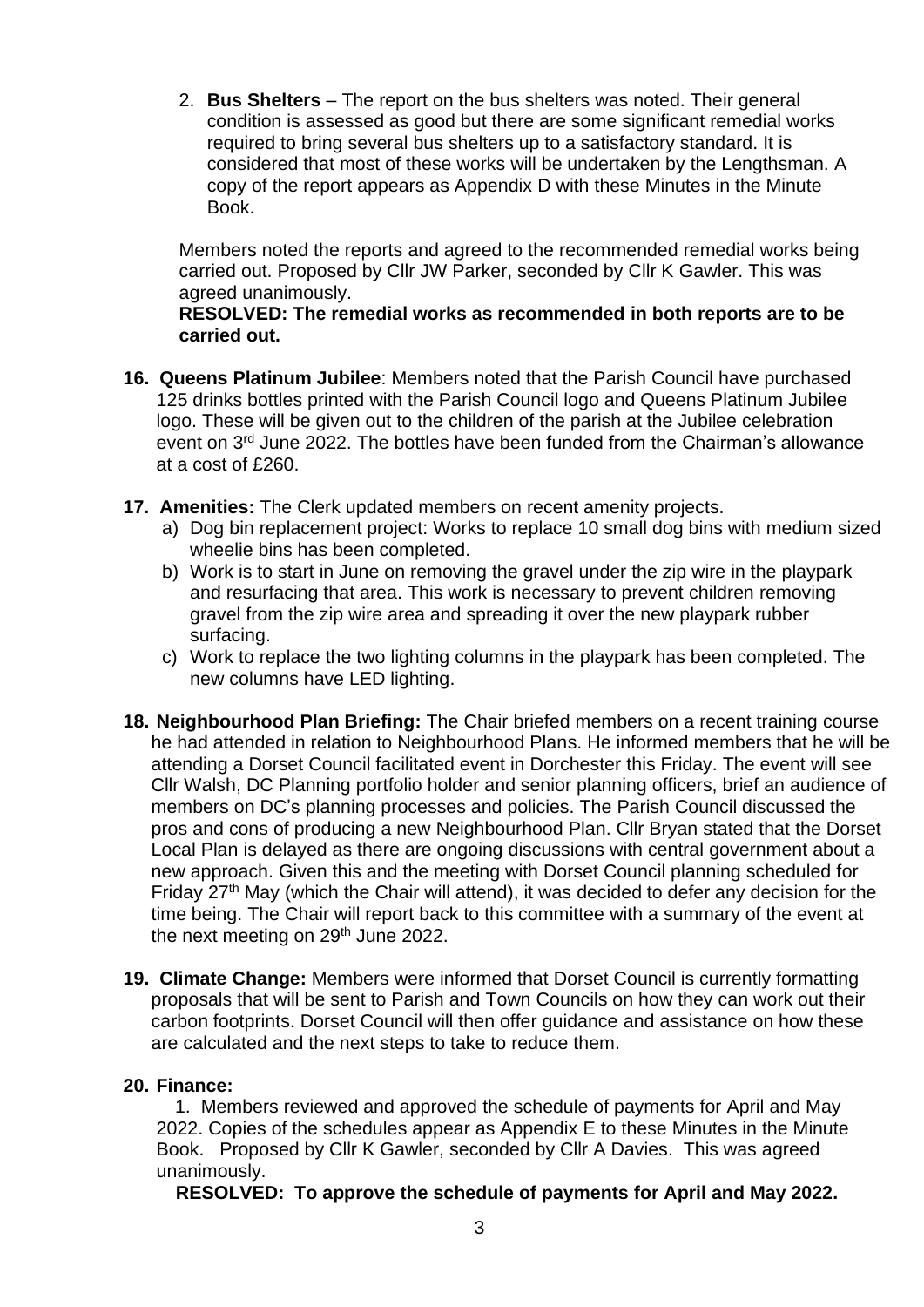2. Members reviewed and approved the bank reconciliations for end of April 2022. A copy of the reconciliations appears as Appendix F to these Minutes in the Minute Book. Proposed by Cllr A Davies, seconded by Cllr S Marshall. This was agreed unanimously.

# **RESOLVED: To approve the bank reconciliations for end of April 2022.**

3. Members received and noted the report from the Internal Auditor no matters were raised.

 4. Members approved the regular direct debit payments to SSE for play area lights, to Onecom for broadband provision on a monthly basis and for gas and water payments for the function room. Proposed by Cllr JW Parker, seconded by Cllr A Davies. This was agreed unanimously.

 **RESOLVED: To approve the direct debit payments to SSE for the play area lights, Onecom for broadband and for utilities for the function room.**

It was requested that the Clerk investigates whether the PC is getting the best deal for the provision of its utilities.

 5. Members noted receipt of the first half of the precept and further CIL funds of £27,669.22.

 6. Members approved the Annual Parish Meeting Summary of accounts for 2021/2022 which would be published on the website. A copy of the summary appears as Appendix G to these Minutes in the Minute Book. Proposed by Cllr JW Parker, seconded by Cllr A Davies. This was agreed unanimously.

### **RESOLVED: The Annual Parish Meeting Summary of accounts for 2021/2022 will be published on the website.**

 7. Members approved the payment of the grant to the VHMC for 2022/2023 of £10,000. Proposed by Cllr A Davies, seconded by Cllr K Gawler. This was agreed unanimously.

**RESOLVED: The payment of the grant to the VHMC for 2022/2023 is approved.**

- **21. Annual Return for 2021/2022 –** A Copy of the return appears as Appendix H with these Minutes in the Minute Book. It is noted that the internal audit was completed on 14th April 2022.
	- 1. Annual Governance Statement for 2021/2022– Members considered the Annual Governance Statement and agreed unanimously with the declarations made. The Clerk and Chair to be authorised to sign Section 1, Proposed by Cllr A Davies, seconded by Cllr S Marshall.

**RESOLVED: That this Council agrees with the declarations made on the Annual Governance Statement and authorised the Chair and Clerk to sign section 1 on behalf of the Parish Council.**

2. Accounting Statements for 2021/2022 - Members agreed unanimously that the accounting statements present fairly the financial position of the Council and its receipts and payments for the financial year 2021/2022. Proposed by Cllr K Gawler, seconded by Cllr A Davies.

**RESOLVED: That this Council agrees with the accounting statements made on their behalf and present fairly the financial position of this Parish Council, the Chair and Clerk were authorised to sign section 2.**

**22. Annual Insurance Renewal:** Council noted that they had agreed to a 5-year LTA with Zurich commencing in April 2019. Members agreed unanimously to authorise payment and accept the invitation to renew the annual insurance with Zurich Municipal for £2,495.06. Proposed by Cllr A Davies, seconded by Cllr S Marshall. This was agreed unanimously.

**RESOLVED: To renew the annual insurance with Zurich Municipal for 2022.**